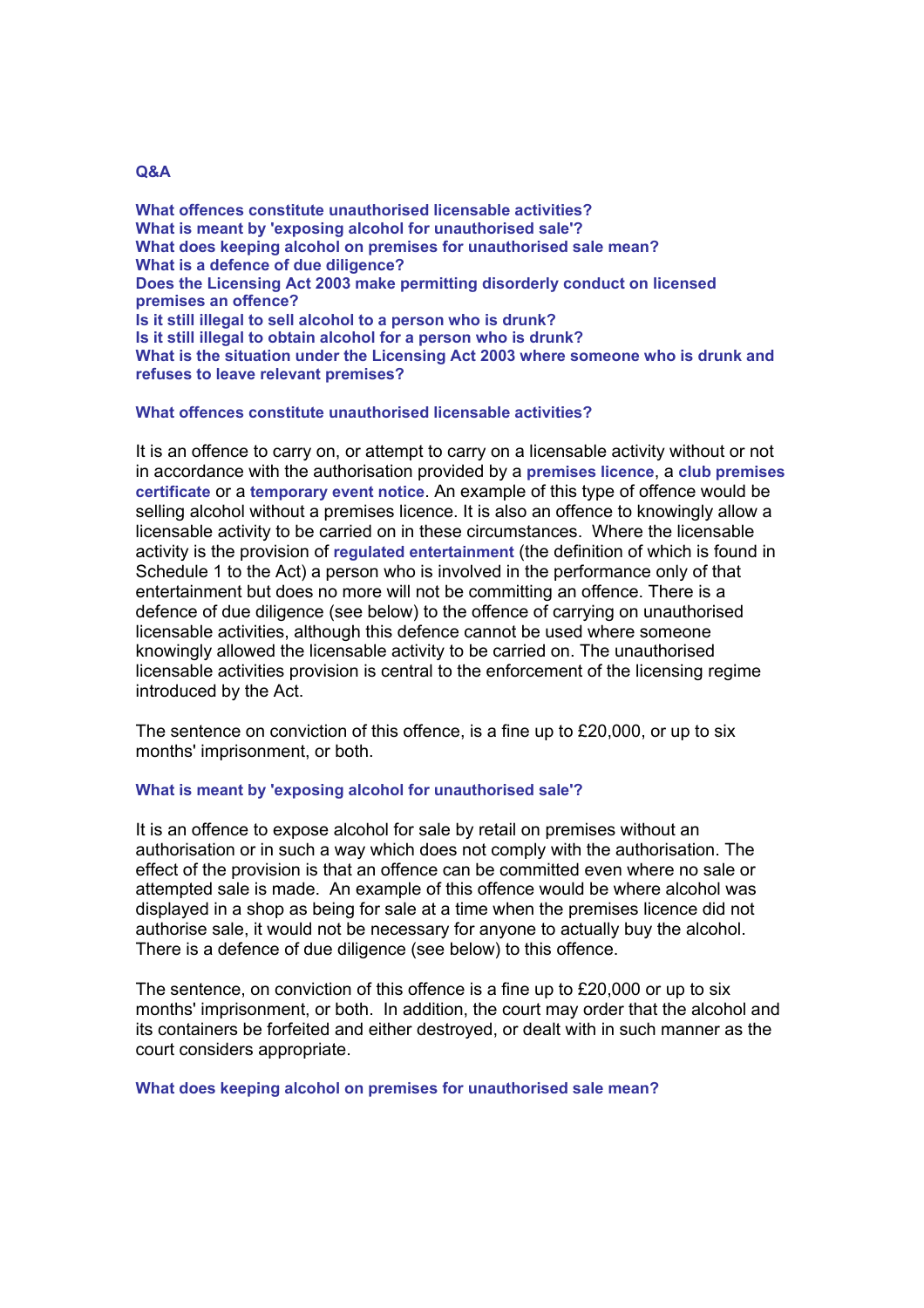It is an offence to have in your possession alcohol with the intention to sell it by retail or supply it unless this would be under or in accordance with an authorisation.

The sentence, on conviction of this offence, is a fine of up to £500. In addition the court may order that the alcohol and its containers be forfeited and either destroyed or dealt with in such manner as the court considers appropriate.

#### **What is a defence of due diligence?**

This applies to the offences described in sections 136(1)(a),137 and 138 of the Act (which are described above).

This defence is available if a person is able to show two things. First, he must show that his act was due to a mistake; or to placing reliance on information given to him; or to an act or an omission by another person; or to some other cause beyond his control. Secondly, he must show that he took all reasonable precautions and exercised all due diligence to avoid committing the offence.

#### **Does the Licensing Act 2003 make permitting disorderly conduct on licensed premises an offence?**

The Act creates an offence to knowingly allow disorderly conduct on licensed premises. This offence is different from the offences, found in the Licensing Act 1964, which include a relevant person permitting "violent, quarrelsome or riotous" conduct.

Those who may commit this new offence include any person working in a licensed premises in a capacity (whether paid or unpaid) which allows him to prevent the conduct or, in the case of a club, any member or officer of the club who is present at the time of the conduct in a capacity which enables him to prevent the conduct. The holder of the **premises licence**, designated premises supervisor (if there is one) and the premises user (in relation to a **temporary event notice**) may also commit this offence.

The sentence on conviction of this offence is a fine of up to £1,000.

#### **Is it still illegal to sell alcohol to a person who is drunk?**

Yes. The Act includes an offence of selling alcohol, or attempting to sell alcohol, to a person who is drunk, or knowingly to allow alcohol to be sold to such a person.

The categories of person to whom this offence applies include, any person who works at the premises in a capacity (whether paid or unpaid) which gives him authority to sell the alcohol, the holder of the premises licence and the designated premises supervisor (if any) and, in the case of a club, any member or officer of the club who is present on the premises in a capacity which enables him to prevent it. In the case of premises used for a permitted temporary activity, the premises user in relation to the event notice in question could also commit this offence.